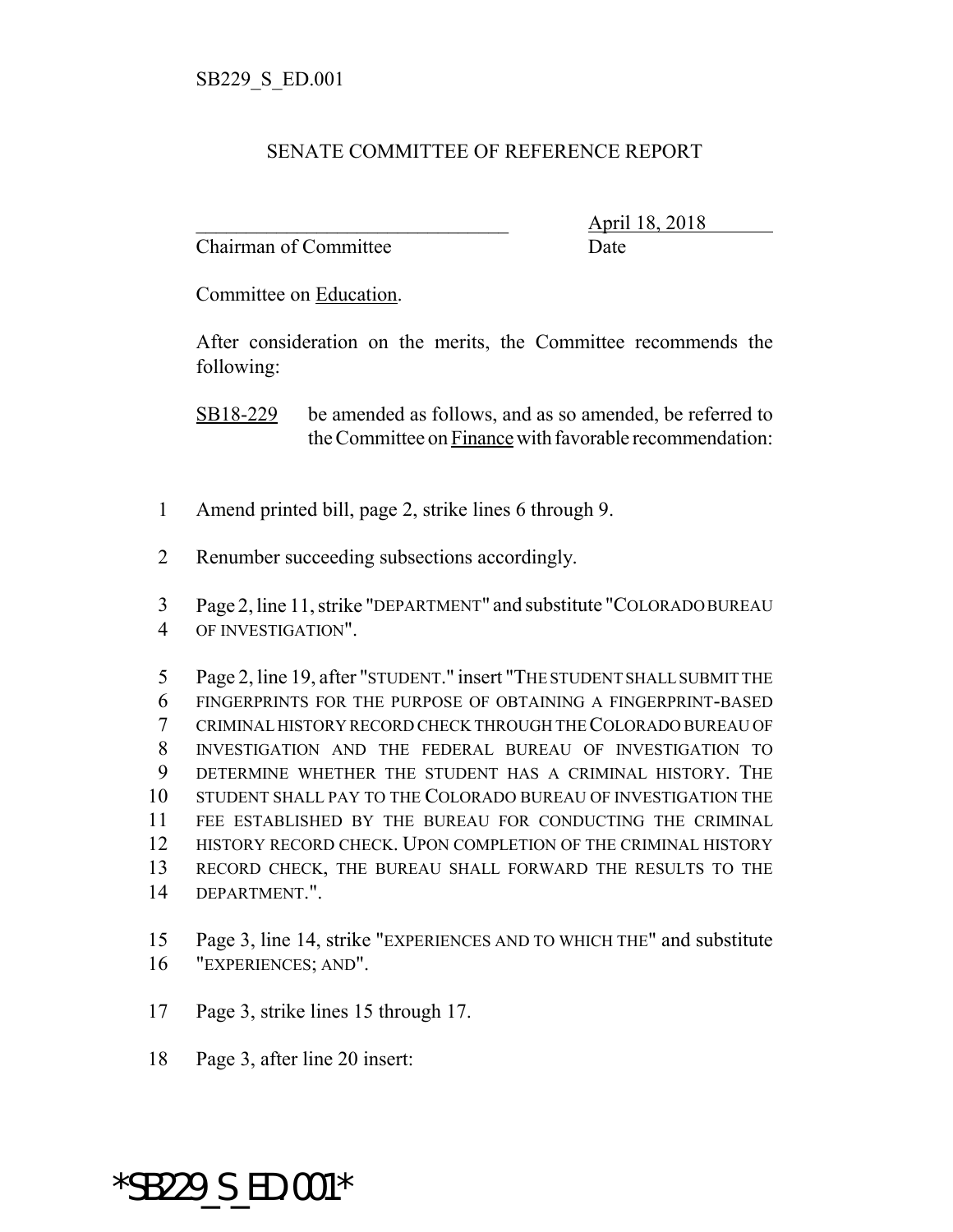"(3) WHEN THE RESULTS OF A FINGERPRINT-BASED CRIMINAL HISTORY RECORD CHECK OF A STUDENT PERFORMED PURSUANT TO THIS SECTION REVEALS A RECORD OF ARREST WITHOUT A DISPOSITION, THE DEPARTMENT SHALL PERFORM A NAME-BASED CRIMINAL HISTORY RECORD CHECK OF THAT STUDENT.".

- Page 3, strike lines 21 through 26.
- Page 3, strike line 27 and substitute:

 "(4) (a) WITHIN SEVEN DAYS OF RECEIVING THE RESULTS OF A CRIMINAL HISTORY RECORD CHECK CONDUCTED PURSUANT TO THIS SECTION, THE DEPARTMENT SHALL PROVIDE THE RESULTS OF SUCH".

- Renumber succeeding subsections accordingly.
- Page 4, lines 1 and 2, strike "CHECK PERFORMED PURSUANT TO THIS SECTION," and substitute "CHECK,".
- Page 4, line 4, strike "THE SCHOOL DISTRICTS OR CHARTER" and substitute "ANY SCHOOL DISTRICT OR CHARTER SCHOOL THAT HAS MADE AN INQUIRY TO THE DEPARTMENT CONCERNING THE RESULTS OF A CRIMINAL HISTORY RECORD CHECK OF A STUDENT WHO HAS BEEN PLACED IN THE SCHOOL DISTRICT OR CHARTER SCHOOL FOR FIELD EXPERIENCES.".
- Page 4, strike lines 5 and 6.
- Page 4, lines 7 and 8, strike "FOR A PERIOD OF THREE YEARS FROM THE
- DATE OF THE INITIAL APPLICATION, THE STUDENT MAY" and substitute **"THE STUDENT SHALL"**.
- Page 4, line 10, strike "EXPERIENCES AND TO" and substitute "EXPERIENCES.".
- Page 4, strike lines 11 through 16.
- Page 4, strike lines 22 and 23 and substitute "SCHOOL IDENTIFIED BY THE STUDENT AS A SCHOOL DISTRICT OR CHARTER SCHOOL IN WHICH THE STUDENT HAS BEEN PLACED FOR FIELD EXPERIENCES PURSUANT TO THIS SECTION.".

## \*SB229 S ED.001\*  $-2$ -